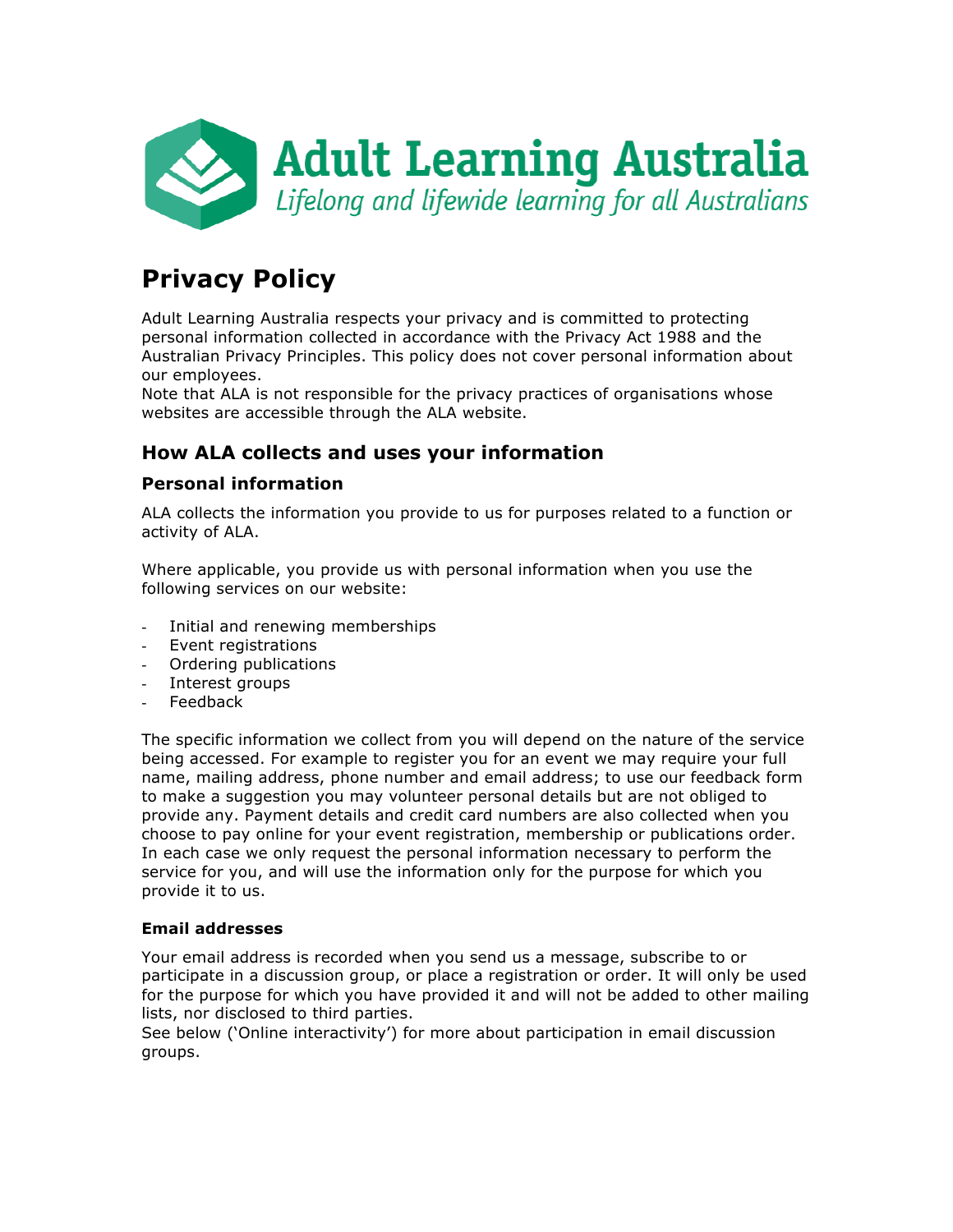#### **Online interactivity**

The ALA website hosts a variety of interactive features that users can contribute to, including mailing lists, discussion forums, public links archives, and event calendars.

When using such features it is recommended that you exercise discretion and caution in the information, particularly personal information that you contribute. You should be aware that when posting such information online it becomes accessible to the public, and as a result you may receive unsolicited messages from other parties. In particular, posting a message to a discussion group renders the name and email address you use accessible to other members of the discussion group, and to anyone else reading the message on the website.

### **Anonymous information**

#### **Clickstream data**

When you visit an ALA website, the site's ISP records the visit and logs some or all of the following information:

- Your server or IP address (the name or number which uniquely identifies the computer through which you are connected to the Internet);
- The address of the referring site;
- The date and time of your visit;
- Your top level domain name (eg., .gov, .org, .au etc);
- The address of the pages accessed and the documents downloaded;

This information is used in the aggregate for statistical purposes, and will only be used to identify individual users in the event of an investigation, where a law enforcement agency may exercise a warrant to inspect our Internet Service Provider's logs.

#### **Cookies**

Cookies are a mechanism to keep track of certain information between visits to the site by the same user.

The ALA websites use cookies to make the browsing experience more responsive when accessing some services on the websites. You can adjust your web browser's settings to detect or disable cookies if preferred.

For more information about cookies, see <http://www.cookiecentral.com/faq/>

# **Disclosure of information**

We may use or disclose your personal information for reasons related to the primary purpose for which we collect it, and where such use or disclosure would be reasonably expected by you.

For example: ALA is required to share certain personal information for the purposes of governance, legal compliance, finance and auditing, funding grants, statistics gathering etc., however, we will not provide identifying information or contact details unless they are specifically required to be included.